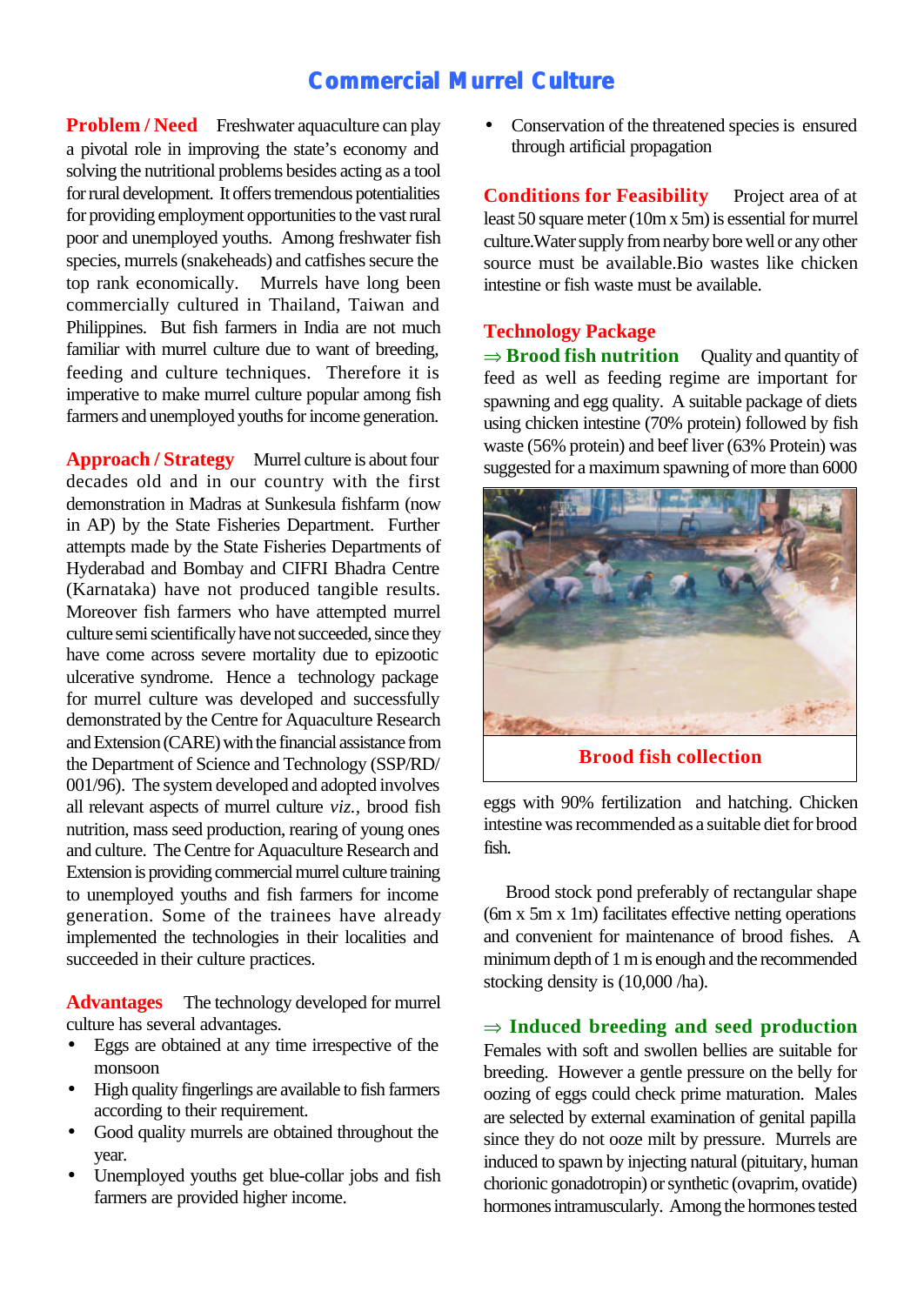

by the CARE research team, ovaprim, a synthetic product of SGnRHa marketed by Glaxo Ltd is recommended at a single dose of 0.5 ml/ Kg.

Each breeding set consists of one female and two males.Immediately after injection each breeding set is introduced into a breeding tank (6m x 5m x1m) having sides pasted with cement and bottom filled with clay. Aquatic weeds (e.g. water hyacinth) are introduced into the breeding tank for hiding purposes. Spawning activities are observed after 6-10 hrs of hormone injection. Courtship behaviour continues till the complete release of eggs and milt (24-30 hrs). Fertilization is external and the fertilized eggs are usually floating. An egg mass of about 6-14 cm diameter consists of 5000-10,000 eggs (diameter 1.2mm - 1.5mm). The rate of fertilization ranges between 70 - 90%. Hatching takes place 24-30 hrs after fertilization and the hatchlings (2.8mm - 3.2mm in length) are guarded by the parents especially by the male parent. From a single spawning 4000-8000 hatchlings/female are obtained.



**Fry rearing**

 $\Rightarrow$  **Rearing of young ones** The yolk sac is completely absorbed on the 3rd day and the mouth is fully formed. At that time the larvae start exogenous feeding especially on small plankton like rotifers. The young ones are allowed to stay with parents in the breeding tanks for one or two weeks. To avoid cannibolism the fry are removed from breeding tanks after two weeks. The fry are fed with boiled and finely ground chicken intestine or fish waste. After a month the fry (15mm length) attains red colour. The fry are reared in cement tanks (3m x 1m x 1m) with a stocking density of 500/m<sup>2</sup> . Whenever the young ones are reared, they should be of equal size to avoid cannibalism. Fry survival may be 65-80% in the cement tanks. Water quality  $(29 \pm 1^0C, 0.06 - 6.52mgO<sub>2</sub>/l)$ pH 7.5 - 8.2) and feeding are the deciding factors for the survival of the young ones. A flow through system is always preferred for better survival. The fry are reared in medium (3m x 1m x 1m) or large cement (5m x 4m x 2m) tanks upto the fingerling stage. The fry reaches 4 to 5 cms after 2 months and the fingerlings are collected from the cement tanks for commercial culture.

 $\Rightarrow$  **Murrel culture** To popularizes commercial murrel culture among fish farmers and unemployed youths earthen ponds of different dimensions (15m x 5m x 1m) have been excavated at the CARE aquafarm.



**Harvested murrels**

These earthen ponds are cement pasted at the sides and filled with clay at the bottom (25 cm). They are filled with water for a maximum depth of 1m during the north east monsoon (Oct). Fingerlings of equal size (8 cm-10 cm; 5.8-12.0 g weight) (12,000-15000/ha) are released into these ponds during October and are fed on boiled chicken intestine (5-10% body weight). Water is supplied from a bore well daily to adjust the water loss due to seepage and evaporation and to